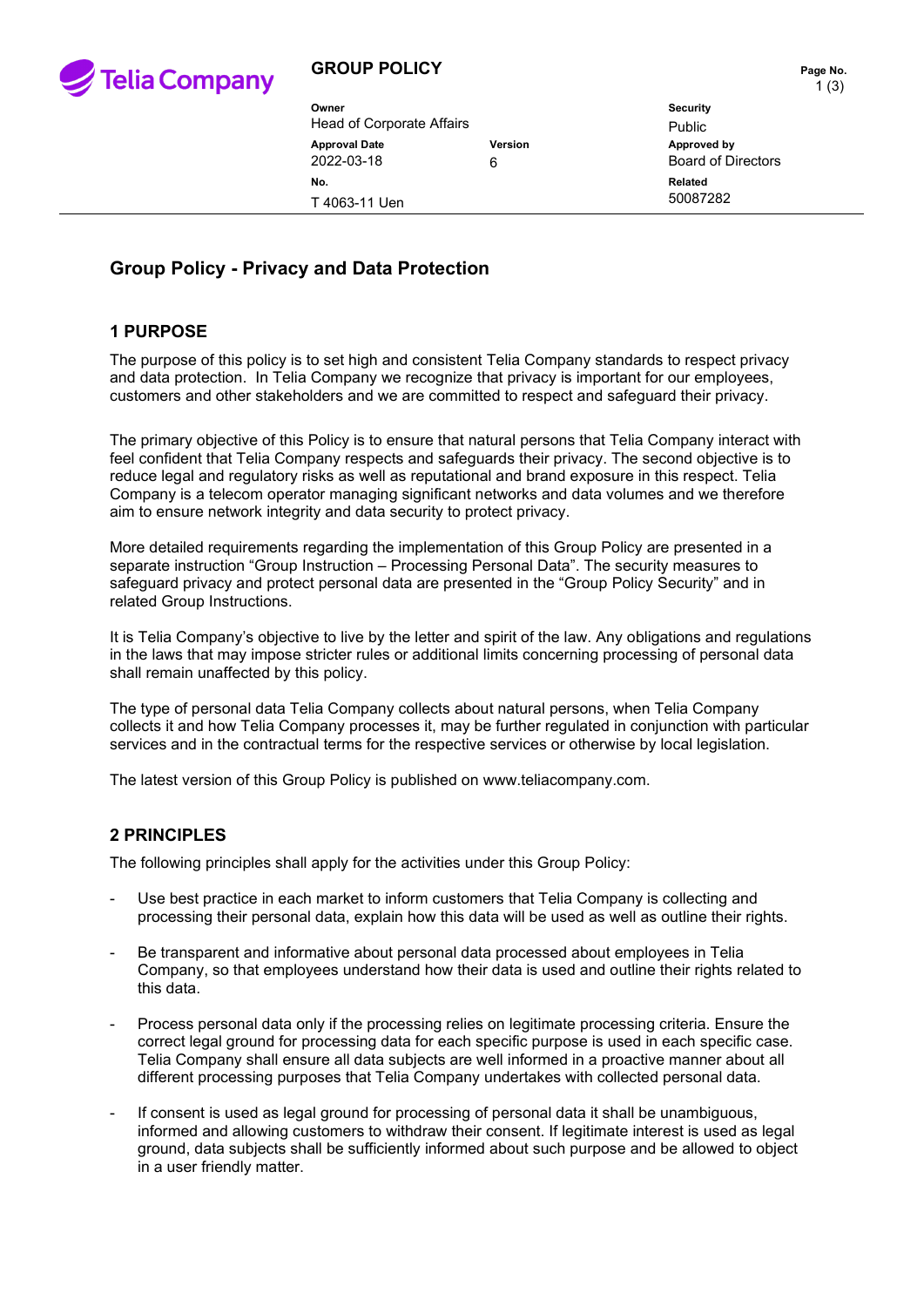

# **GROUP POLICY PAGE 10 Page No.**

| Owner<br><b>Head of Corporate Affairs</b> |              | Security                                 |
|-------------------------------------------|--------------|------------------------------------------|
|                                           |              | Public                                   |
| <b>Approval Date</b><br>2022-03-18        | Version<br>6 | Approved by<br><b>Board of Directors</b> |
| No.                                       |              | Related                                  |
| T 4063-11 Uen                             |              | 50087282                                 |

- Collect only personal data that is relevant and not excessive in relation to the purpose for which it is collected and only collect it for explicit and legitimate purposes.
- Process personal data fairly and lawfully in all operations including when processing such data outside the country where it has been collected. Process personal data only to the extent necessary for explicit purpose applicable for that processing, while always paying attention to the protection of individuals' privacy and to interests of special user groups such as children. Processing of personal data should be limited to what is needed for operational purposes, employment matters, efficient customer care and relevant commercial activities, including the processing of anonymous user patterns.
- Not retain personal data longer than is legally required or necessary for each explicit and legitimate purpose that the data is processed for. When personal data is no longer necessary to fulfil the explicit purpose in question, which legitimised its original processing, and no other lawful purpose exist, we shall permanently delete such data.
- Keep personal data accurate and reasonably up to date. Provide user friendly measures for data subjects to obtain information and copies about the personal data processed about them and to correct inaccuracies.
- Only provide personal data to authorities to the extent required by law or with the data subject permission and in accordance with predefined approved processes.
- On a regular basis assess privacy risks associated with the processing of personal data and develop appropriate mitigation strategies to address these risks.
- Require suppliers, in line with the level of protection in this Group Policy, to exercise special care to prevent loss, theft, unauthorised disclosure or inappropriate use of personal data collected by Telia Company. Expect suppliers to process such data fairly and lawfully in all operations, including when such data is processed outside of the country where it was collected or received.
- Protect, with appropriate technical and organizational measures, personal data as well as messages and related information that are transferred in Telia Company networks and communications services as well as information concerning the location of a subscription or terminal device.
- Identify and address the impacts of this Group Policy in change, development and procurement activities and embed privacy safeguards into design of our products, services, processes and infrastructure from the earliest stage of development covering the entire life cycle ('privacy by design').
- Expect every Telia Company employee to respect duty of confidentiality by law and written agreements regarding non-disclosure.
- Govern and manage privacy within Telia Company so that legal, contractual and business requirements are fulfilled and ensure that relevant and sufficient organizational resources are in place and secured to ensure proper implementation of this Group Policy and take corrective measures when necessary.

These principles apply to the extent that they do not place Telia Company in violation of domestic laws and regulations.